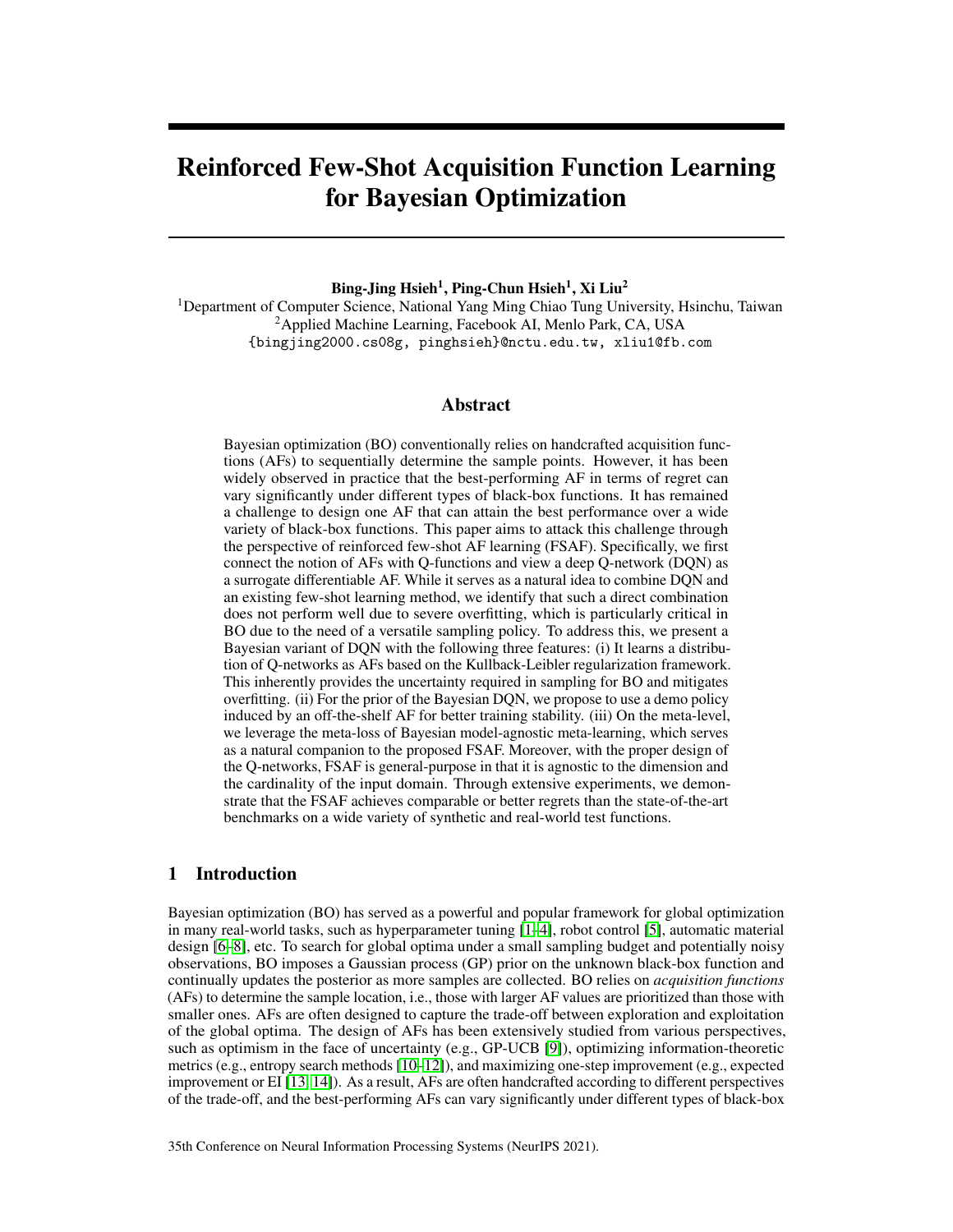functions [\[11\]](#page-10-10). This phenomenon is repeatedly observed in our experiments in Section [4.](#page-6-0) Therefore, one critical issue in BO is to design an AF that can adapt to a variety of black-box functions.

To achieve better adaptability to new tasks in BO, recent works propose to leverage *meta-data*, the data previously collected from similar tasks [\[15–](#page-10-11)[17\]](#page-11-0). For example, in the context of hyperparameter optimization under a specific dataset, the meta-data could come from the evaluation of previous hyperparameter configurations for the same learning model over any other related dataset. In [\[15\]](#page-10-11), meta-data is used to fine-tune the initialization of the GP parameters and thereby achieves better GP model selection for each specific task. However, the potential benefit of using meta-data for more efficient exploration via AFs is not explored. On the other hand, in [\[16,](#page-10-12) [17\]](#page-11-0), meta-data is split into multiple subsets and then used to construct a transferable acquisition function based on some off-the-shelf AF (e.g. EI) and an ensemble of GP models. Each of the GP models is learned over a separate subset of the meta-data. However, to achieve effective knowledge transfer, this approach would require a sufficiently large amount of meta-data, which significantly limits its practical use. As a result, there remains a critical unexplored challenge in BO: *how to design an AF that can effectively adapt to a wide variety of back-box functions given only a small amount of meta-data?*

<span id="page-1-0"></span>

Figure 1: An illustration of the overfitting issue of DQN+MAML trained with GP functions: (a) Training curves of DQN+MAML (As EI and Random do not require any training, their lines are flat); (b)-(d) Average simple regrets of DQN+MAML and EI in testing under benchmark functions.

To tackle this challenge, we propose to rethink the use of meta-data in BO through the lens of *few-shot acquisition function (FSAF) learning*. Specifically, our goal is to learn an initial AF model that allows few-shot fast adaptation to each specific task during evaluation. Inspired by the similarity between AFs and Q-functions, we use a deep Q-network (DQN) as a surrogate differentiable AF, i.e., the Q-network would output an indicator for each candidate sample point given its posterior mean and variance as well as other related information. Given the parametric nature and the differentiability of a Q-network, it is natural to leverage optimization-based few-shot learning approaches, such as model-agnostic meta-learning (MAML) [\[18\]](#page-11-1), for the training of few-shot AFs. Despite this natural connection, we find that a direct combination of standard DQN and MAML (DQN+MAML) is prone to overfitting, as illustrated by the comparison of training and testing results. Note that in Figure [1](#page-1-0) (with detailed configuration in Appendix [C\)](#page--1-0), DQN+MAML achieves better regret than EI on the training set but suffers from much higher regret during testing. We hypothesize this is because both DQN and MAML are prone to overfitting [\[19–](#page-11-2)[22\]](#page-11-3). This issue could be particularly critical in BO due to the uncertainty required in adaptive sampling. Based on our findings and inspired by [\[23\]](#page-11-4), we propose a Bayesian variant of DQN with the following three salient features: (i) The Bayesian DQN learns a distribution of parameters of DQN based on the Kullback-Leibler (KL) regularization framework. Through this, the problem of minimizing the Q-learning temporal-difference (TD) error in DQN is converted into a Bayesian inference problem. (ii) For the prior of the Bayesian DQN, we propose to use a demonstration policy induced by an off-the-shelf AF to further stabilize the training process; (iii) We then use the chaser meta-loss in [\[20\]](#page-11-5), which serves as a natural companion to the proposed Bayesian DQN. As shown by the experimental results in Section [4,](#page-6-0) the proposed design effectively mitigates overfitting and achieves good generalization under various black-box functions. Moreover, FSAF is trained solely on synthetic GP functions (with details in Appendix [B\)](#page--1-1) and is able to adapt to a broad variety of functions based only on a small amount of metadata (which could be costly to generate). With the proper design of the Q-networks, FSAF is general-purpose in the sense that it is agnostic to both the dimension and the cardinality of the input domain.

The main contributions of this paper can be summarized as follows: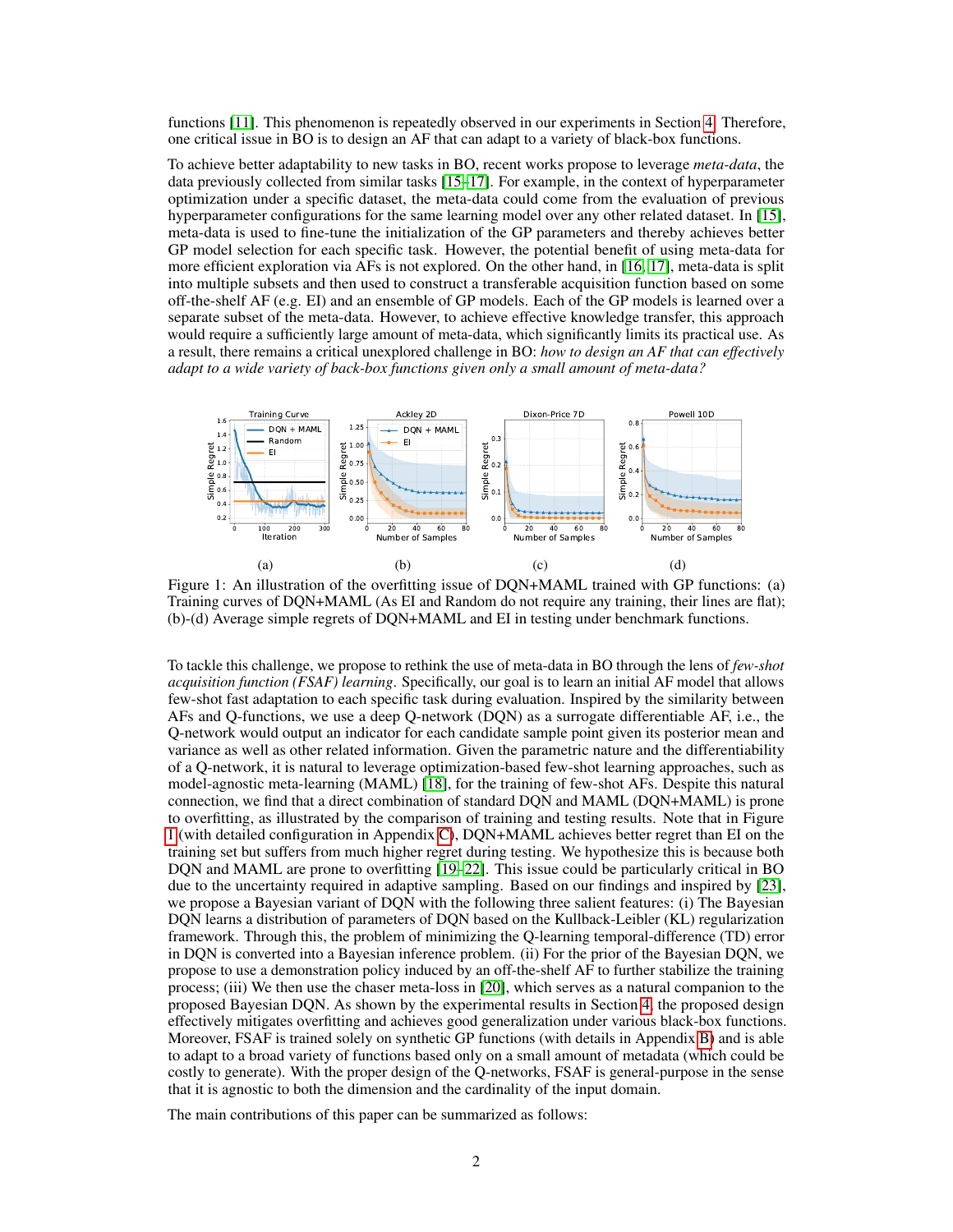- We consider a novel setting of few-shot acquisition function learning for BO and present the first few-shot acquisition function that can use a small amount of meta-data to achieve better task-specific exploration and thereby effectively adapt to a wide variety of black-box functions.
- Inspired by the similarity between AFs and Q-functions, we view DQN as a parametric and differentiable AF and use it as the base of our FSAF. We identify the important overfitting issue in the direct combination of DQN and MAML and thereafter present a Bayesian variant of DQN that mitigates overfitting and enjoys stable training through a demo-based prior.
- We extensively evaluate the proposed FSAF in a variety of tasks, including optimization benchmark functions, real-world datasets, and synthetic GP functions. We show that the proposed FSAF can indeed effectively adapt to a variety of tasks and outperform both the conventional benchmark AFs as well as the recent state-of-the-art meta-learning BO methods.

# <span id="page-2-1"></span>2 Preliminaries

Our goal is to design a sampling policy to optimize a black-box function  $f : \mathbb{X} \to \mathbb{R}$ , where  $\mathbb{X} \subset \mathbb{R}^d$ denotes the compact domain of  $f$ .  $f$  is black-box in the sense that there are no special structural properties (e.g., concavity or linearity) or derivatives (e.g., gradient or Hessian) about f available to the sampling policy. In each step t, the policy selects  $x_t \in \mathbb{X}$  and obtains a noisy observation  $y_t = f(x_t) + \varepsilon_t$ , where  $\varepsilon_t$  are i.i.d. zero-mean Gaussian noises. To evaluate a sampling policy, we define the *simple regret* as  $Regret(t) := \max_{x \in \mathbb{X}} f(x^*) - \max_{1 \le s \le t} f(x_s)$ , which quantifies the best sample up to t. For convenience, we let  $\mathcal{F}_t := \{(x_i, y_i)\}_{i=1}^{t-1}$  denote the observations up to step t.

**Bayesian optimization.** To optimize f in a sample-efficient manner, BO first imposes on the space of objective functions a GP prior, which is fully characterized by a mean function and a covariance function, and then determines the next sample based on the resulting posterior [\[24,](#page-11-6) [25\]](#page-11-7). In each step t, given  $\mathcal{F}_t$ , the posterior predictive distribution of each  $x \in \mathbb{X}$  is  $\mathcal{N}(\mu_t(x), \sigma_t^2(x))$ , where  $\mu_t(x) :=$  $\mathbb{E}[f(x)|\mathcal{F}_t]$  and  $\sigma_t(x) := (\mathbb{V}[f(x)|\mathcal{F}_t])^{\frac{1}{2}}$  can be derived in closed form. In this way, BO can be viewed as a sequential decision making problem. However, it is typically difficult to obtain the exact optimal policy due to the curse of dimensionality [\[24\]](#page-11-6). To obtain tractable policies, BO algorithms construct AFs  $\Psi(x; \mathcal{F}_t)$ , which resort to maximizing one-step look-ahead objectives based on  $\mathcal{F}_t$ and the posterior [\[24\]](#page-11-6). For example, EI chooses the sample location based on the improvement made by the immediate next sample in expectation, i.e.,  $\Psi_{EI}(x; \mathcal{F}_t) = \mathbb{E}[f(x) - \max_{1 \leq i \leq t-1} f(x_i) | \mathcal{F}_t]$ , which enjoys a closed form in  $\mu_t(x)$ ,  $\sigma_t(x)$ , and  $\max_{1 \leq i \leq t-1} f(x_i)$ .

Meta-learning with few-shot fast adaptation. Meta-learning is a generic paradigm for generalizing the knowledge acquired during training to solving unseen tasks in the testing phase. In the few-shot setting, meta-learning is typically achieved via a bi-level framework: (i) On the upper level, the training algorithm is meant to determine a proper initial model with an aim to facilitating subsequent task-specific adaptation; (ii) On the lower level, given the initial model and the task of interest, a fast adaptation subroutine is configured to fine-tune the initial model based on a small amount of task-specific data. Specifically, during training, the learner finds a model parameterized by  $\theta$  based on a collection of tasks  $\mathcal{T}$ , where each task  $\tau \in \mathcal{T}$  is associated with a training set  $\mathcal{D}^{\text{tr}}_{\tau}$  and a validation set  $\mathcal{D}^{\text{val}}_{\tau}$ . For any initial model parameters  $\theta$  and training set  $\mathcal{D}^{\text{tr}}$  of a task  $\tau$ , let  $\mathcal{M}(\theta, \mathcal{D}^{\text{tr}}_{\tau})$  be an algorithm that outputs the adapted model parameters by applying few-shot fast adaptation to  $\theta$  based on  $\bar{\mathcal{D}}_{\tau}^{\text{tr}}$ . The performance of the adapted model is evaluated on  $\mathcal{D}^{\text{val}}_{\tau}$  by a meta-loss function  $\mathcal{L}(\mathcal{M}(\theta, \mathcal{D}^{\text{tr}}_{\tau}), \mathcal{D}^{\text{val}}_{\tau}).$ Accordingly, the overall training can be viewed as solving the following optimization problem:

$$
\theta^* := \underset{\theta}{\text{argmin}} \sum_{\tau \in \mathcal{T}} \mathcal{L}(\mathcal{M}(\theta, \mathcal{D}_{\tau}^{\text{tr}}), \mathcal{D}_{\tau}^{\text{val}}). \tag{1}
$$

<span id="page-2-0"></span>By properly configuring the loss function, the formulation in [\(1\)](#page-2-0) is readily applicable to various learning problems, including supervised learning and RL. Note that the adaptation subroutine is typically chosen as taking one or a few gradient steps with respect to  $\mathcal{L}(\cdot, \cdot)$  or some relevant loss function. For example, under the celebrated MAML [\[18\]](#page-11-1), the adaptation subroutine is  $\mathcal{M}(\theta, \mathcal{D}^{\text{tr}}_{\tau})$  $\theta - \eta \nabla_{\theta} \mathcal{L}(\theta, \mathcal{D}_{\tau}^{\text{tr}})$ , where  $\eta$  denotes the learning rate.

**Reinforcement learning and Q-function.** Following the conventions of RL, we use  $s_t$ ,  $a_t$ , and  $r_t$  to denote the state, action, and reward obtained at each step t. Let R and  $\gamma$  be the reward function and the discount factor. The goal is to find a stationary randomized policy that maximizes the total expected discounted reward  $\mathbb{E}[\sum_{t=0}^{\infty} \gamma^t r_t]$ . To achieve this, given a policy  $\pi$ , a helper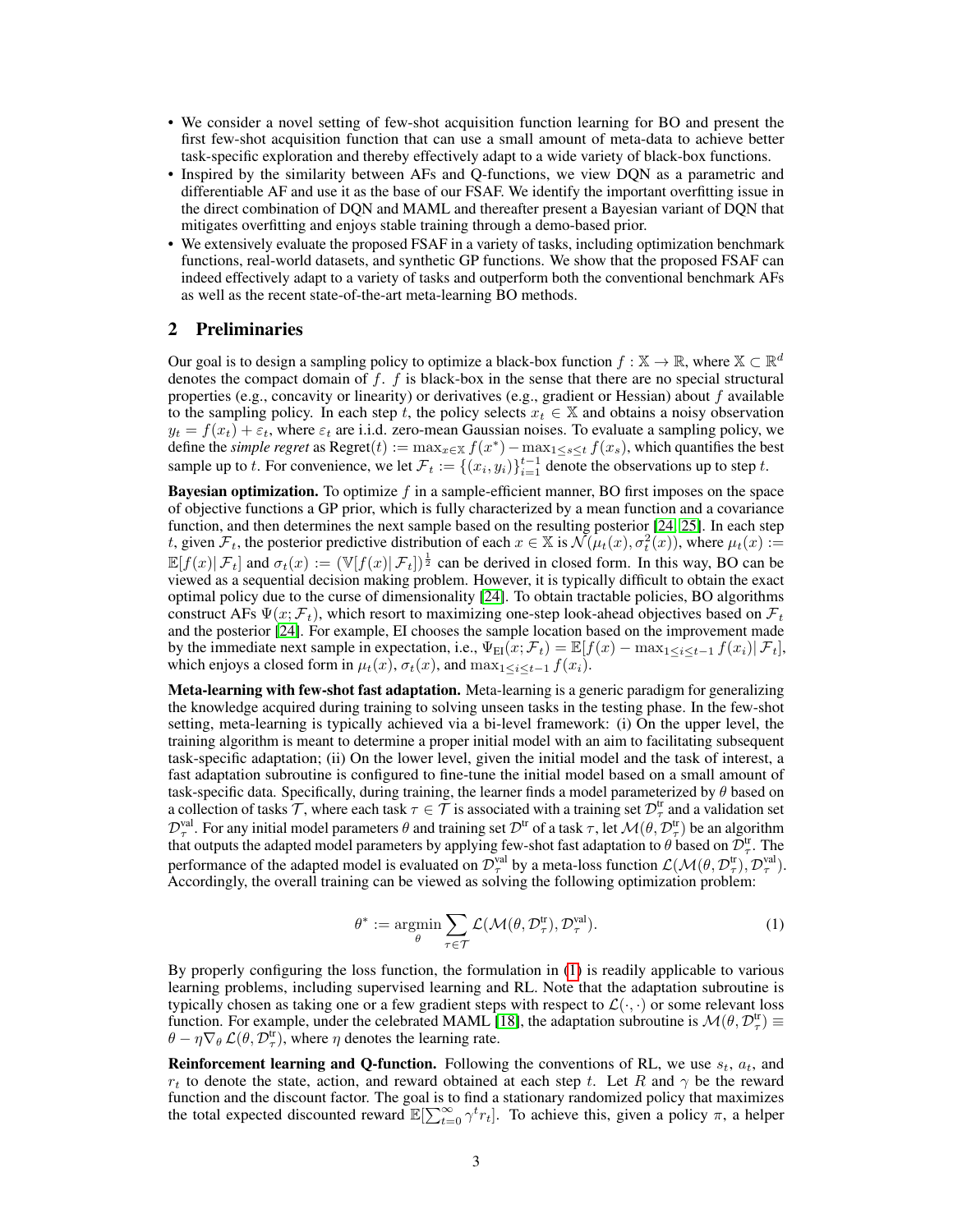function termed Q-function is defined as  $Q^{\pi}(s, a) := \mathbb{E}[\sum_{t=0}^{\infty} \gamma^t R(s_t, a_t) | s_o = s, a_0 = a; \pi].$ The optimal Q-function can then be defined as  $Q^*(s, a) := \max_{\pi} Q^{\pi}(s, a)$ , for each state-action pair. One fundamental property of the optimal Q-function is the *Bellman optimality equation*, i.e.,  $Q^*(s, a) = \mathbb{E}\left[r_t + \gamma \max_{a'} Q^*(s_{t+1}, a')\big|s_t = a, a_t = a\right]$ . Then, the Bellman optimality operator can be defined by  $[\mathcal{B}Q](s, a) := R(s, a) + \gamma \mathbb{E}_{s'}[\max_{a' \in \mathcal{A}} Q(s', a')]$ . It is known that  $Q^*$  is the unique fixed point of  $\beta$ . We leverage this fact to describe the proposed FSAF in Section [3.2.](#page-3-0)

## <span id="page-3-3"></span>3 Few-Shot Acquisition Function

#### <span id="page-3-1"></span>3.1 Deep Q-Network as a Differentiable Parametric Acquisition Function

Based on the conceptual similarity between acquisition functions and Q-functions, in this section we present how to cast a deep Q-network as a parametric and differentiable instance of acquisition function. To begin with, we consider the Q-network architecture with state and action representations as the input, as typically adopted by Q-learning for large action spaces [\[26\]](#page-11-8).

State-action representation. In BO, an action corresponds to choosing one location to sample from the input domain  $X$ , and the state at each step t can be fully captured by the collection of sampled points  $\{(x_i, y_i)\}_{i=1}^{t-1}$ . However, this raw state representation appears problematic as its dimension depends on the number of observed sample points. Inspired by the acquisition functions, we leverage the posterior mean and variance as the *joint state-action representation* for each candidate sample location. In addition, we include the best observation so far (defined as  $y_t^* := \text{argmax}_{1 \leq i \leq t-1} y_i$ ) and the ratio between the current timestamp and total sampling budget  $T$ , which reflects the sampling progress in BO. In summary, at each step t, the state-action representation of each  $x \in X$  is designed to be a 4-tuple  $(\mu_t(x), \sigma_t(x), y_t^*, \frac{t}{T})$ , which is agnostic to the dimension and cardinality of X.

**Reward signal.** To reflect the sampling progress, we define the reward  $r_t$  as a function of the simple regret, i.e.,  $r_t = g(\text{Regret}(t))$ , where  $g : \mathbb{R}_+ \to \mathbb{R}$  is a strictly decreasing function. Practical examples include  $g(z) = -z$  and  $g(z) = -\log z$ .

Remark 1 One popular approach to construct a representation of fixed dimension is through embedding. From this viewpoint, the posterior mean and variance can be viewed as a natural embedding generated by GP inference in the context of BO. It is an interesting direction to extend the proposed design by constructing more general state and action representations via embedding techniques.

Remark 2 The main contribution of FSAF is to present the first few-shot learning based acquisition function for BO, and it is worth noting that FSAF is not the first approach that addresses BO through the lens of RL as policy-based RL has been adopted for solving BO in MetaBO [\[27\]](#page-11-9). As both FSAF and MetaBO address BO through the lens of RL, they share some common choices for the representation (e.g.,  $\mu_t(x)$  and  $\sigma_t(x)$ ). Despite the similarity in the representation and the fact that using a good state-action representation is important in RL, we found that a good representation itself does not guarantee good regret performance. As shown by the results in Figure [1,](#page-1-0) DQN+MAML uses the same state-action representation as FSAF, but it still suffers from severe overfitting and poor regret. Accordingly, in this paper, we show that the key to achieving low regret under various black-box functions is the appropriate use of a small amount of metadata through the design of few-shot adaptation in FSAF.

#### <span id="page-3-0"></span>3.2 A Bayesian Perspective of Deep Q-Learning for Bayesian Optimization

One major challenge in designing an acquisition function for BO is to address the wide variability of black-box functions and accordingly achieve a favorable explore-exploit trade-off for each task. To address this by deep Q-learning as described in Section [3.1,](#page-3-1) instead of learning a single Q-network as in the standard DQN [\[28\]](#page-11-10), we propose to learn a distribution of Q-network parameters from a Bayesian inference perspective to achieve more robust exploration and more stable training. Inspired by [\[23\]](#page-11-4), we adapt the regularized minimization problem to Q-learning in order to connect Q-learning and Bayesian inference as follows. Let  $C(\theta)$  be the cost function that depends on the model parameter θ. Instead of finding a single model, the Bayesian approach finds a distribution q(θ) over θ that minimizes the cost function augmented with a KL-regularization penalty, i.e.,

<span id="page-3-2"></span>
$$
\min_{q(\theta)} \left\{ \mathbb{E}_{\theta \sim q(\theta)}[C(\theta)] + \alpha D_{\text{KL}}(q \parallel q_0) \right\},\tag{2}
$$

where  $q_0$  denotes a prior distribution over  $\theta$  and  $\alpha$  is a weight factor of the penalty and  $D_{KL}(\cdot | \cdot)$ denotes the Kullback-Leibler (KL) divergence between two distributions. Note that  $q(\theta)$  essentially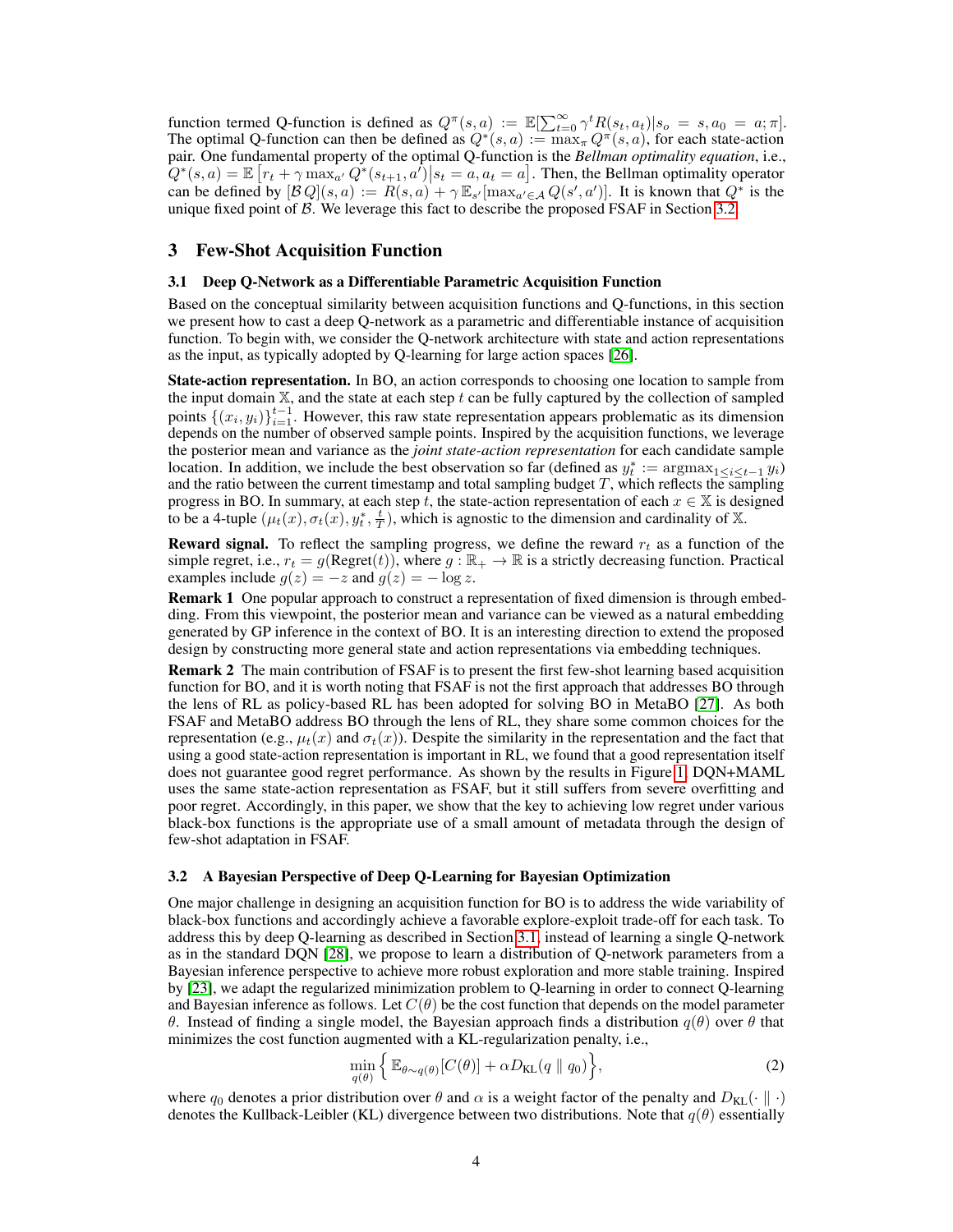induces a distribution over the sampling policies  $\pi_{\theta}$ , and accordingly  $q_0$  can be interpreted as constructing a prior over the policies. By setting the derivative of the objective in [\(2\)](#page-3-2) with respect to the measure induced by q to be zero, one can verify that the optimal solution to [\(2\)](#page-3-2) is

<span id="page-4-2"></span><span id="page-4-0"></span>
$$
q^*(\theta) = \frac{1}{Z} \exp\left(\frac{-C(\theta)}{\alpha}\right) q_0(\theta),\tag{3}
$$

where Z is the normalizing factor. One immediate interpretation of [\(3\)](#page-4-0) is that  $q^*(\theta)$  can be viewed as the posterior distribution under the prior distribution  $q_0(\theta)$  and the likelihood  $\exp(-C(\theta)/\alpha)$ . To adapt the KL-regularized minimization framework to value-based RL for BO, the proposed FSAF algorithm is built on the following design principles for  $C(\theta)$  and  $q_0(\theta)$ :

• Use mean-squared TD error as the cost function: Recall from Section [2](#page-2-1) that the optimal Qfunction is the fixed point of the Bellman optimality backup operation. Hence, we have  $BQ = Q$  if and only if Q is the optimal Q-function. Based on this observation, one principled choice of  $C(\theta)$  is the squared TD error under the operator B, i.e.,  $||B Q - Q||_2^2$ . Moreover, in practice, DQN typically incorporates a replay buffer  $\mathcal{R}_Q$  (termed the Q-replay buffer) as well as a target Q-network to achieve better training stability [\[28\]](#page-11-10). Therefore, we choose the cost function as

$$
C(\theta) = \mathbb{E}_{(s,a,s',r)\sim\rho} \left[ \left( \left( r + \gamma \max_{a' \in \mathcal{A}} Q(s',a';\theta^{-}) \right) - Q(s,a;\theta) \right)^2 \right],\tag{4}
$$

where  $\rho$  denotes the underlying sample distribution of the replay buffer and  $\theta^-$  is the parame-ter of the target Q-network<sup>[1](#page-0-0)</sup>. In practice, the cost  $C(\theta)$  is estimated by the empirical average over a mini-batch D of samples  $(s, a, r, s')$  drawn from the replay buffer, i.e.,  $C(\theta) \approx \hat{C}(\theta) = \frac{1}{|\mathcal{D}|} \sum_{(s, a, r, s') \in \mathcal{D}} ((r + \gamma \max_{a' \in \mathcal{A}} Q(s', a'; \theta^{-})) - Q(s, a; \theta))^{2}$ .

• Construct an informative prior with the help of the existing acquisition functions: In [\(2\)](#page-3-2), the KL-penalty with respect to a prior distribution is meant to encode prior domain knowledge as well as provide regularization that prevents the learned parameter from collapsing into a point estimate. One commonly-used choice is a uniform prior (i.e.,  $q(\theta) = c$  for some positive constant c), under which the KL-penalty reduces to the negative entropy of q. Given that BO is designed to optimize expensive-to-evaluate functions, it is therefore preferred to use a more informative prior for better sample efficiency. Based on the above, we propose to construct a prior with the help of a demo policy  $\pi_D$  induced by existing popular AFs (e.g., EI or PI), which inherently capture critical information structure of the GP posterior. Define a similarity indicator  $\delta(\pi_\theta, \pi_D)$  of  $\pi_\theta$  and  $\pi_D$  as

$$
\delta(\pi_{\theta}, \tilde{\pi}) := \mathbb{E}_{s \sim \rho, a \sim \pi_D(\cdot | s)} \left[ \log(\pi_{\theta}(s, a)) \right],\tag{5}
$$

where we slightly abuse the notation and let  $\rho$  denote the state distribution induced by the replay buffers. Since the term  $\log(\pi_{\theta}(s, a))$  in [\(5\)](#page-4-1) is the log-likelihood of that the action of  $\pi_{\theta}$  matches that of  $\pi_D$  at a state s,  $\delta(\pi_\theta, \pi_D)$  reflects how similar the two policies are on average (with respect to the state visitation distribution of  $\pi_{\theta}$ ). Accordingly, we propose to design the prior  $q_0(\theta)$  to be

<span id="page-4-3"></span><span id="page-4-1"></span>
$$
q_o(\theta) \propto \exp\left(\delta(\pi_\theta, \pi_\text{D})\right). \tag{6}
$$

As it is typically difficult to directly evaluate  $\delta(\pi_\theta, \pi_D)$  in practice, we construct another replay buffer  $\mathcal{R}_D$  (termed the *demo* replay buffer), which stores the state-action pairs produced under the state distribution  $\rho$  and the demo policy  $\pi_D$ , and estimate  $\delta(\pi_\theta, \pi_D)$  by the empirical average over a mini-batch  $\mathcal{D}'$  of state-action pairs drawn from the demo replay buffer, i.e.,  $\delta(\pi_\theta, \pi_D) \approx$  $\hat{\delta}(\pi_{\theta}, \pi_{\text{D}}) = \frac{1}{|\mathcal{D}'|} \sum_{(s,a) \in \mathcal{D}'} \log(\pi_{\theta}(s, a)).$ 

• Update the Q-networks by Stein variational gradient descent: The solution in [\(3\)](#page-4-0) is typically intractable to evaluate and hence approximation is required. We leverage the Stein variational gradient descent (SVGD), which is a general-purpose approach for Bayesian inference. Specifically, we build up N instances of Q-networks (also called *particles* in the context of the variational methods) and update the parameters via Bayesian inference. Let  $\theta^{(n)}$  denote the parameters of the

<sup>&</sup>lt;sup>1</sup>In [\(4\)](#page-4-2), the cost function depends implicitly on the target network parameterized by  $\theta^-$ . Despite this, as the target network is updated periodically from  $Q(\cdot, \cdot; \theta)$ , for notational convenience we do not make explicit the dependence of the cost function on  $\theta^-$  in the notation  $C(\theta)$ .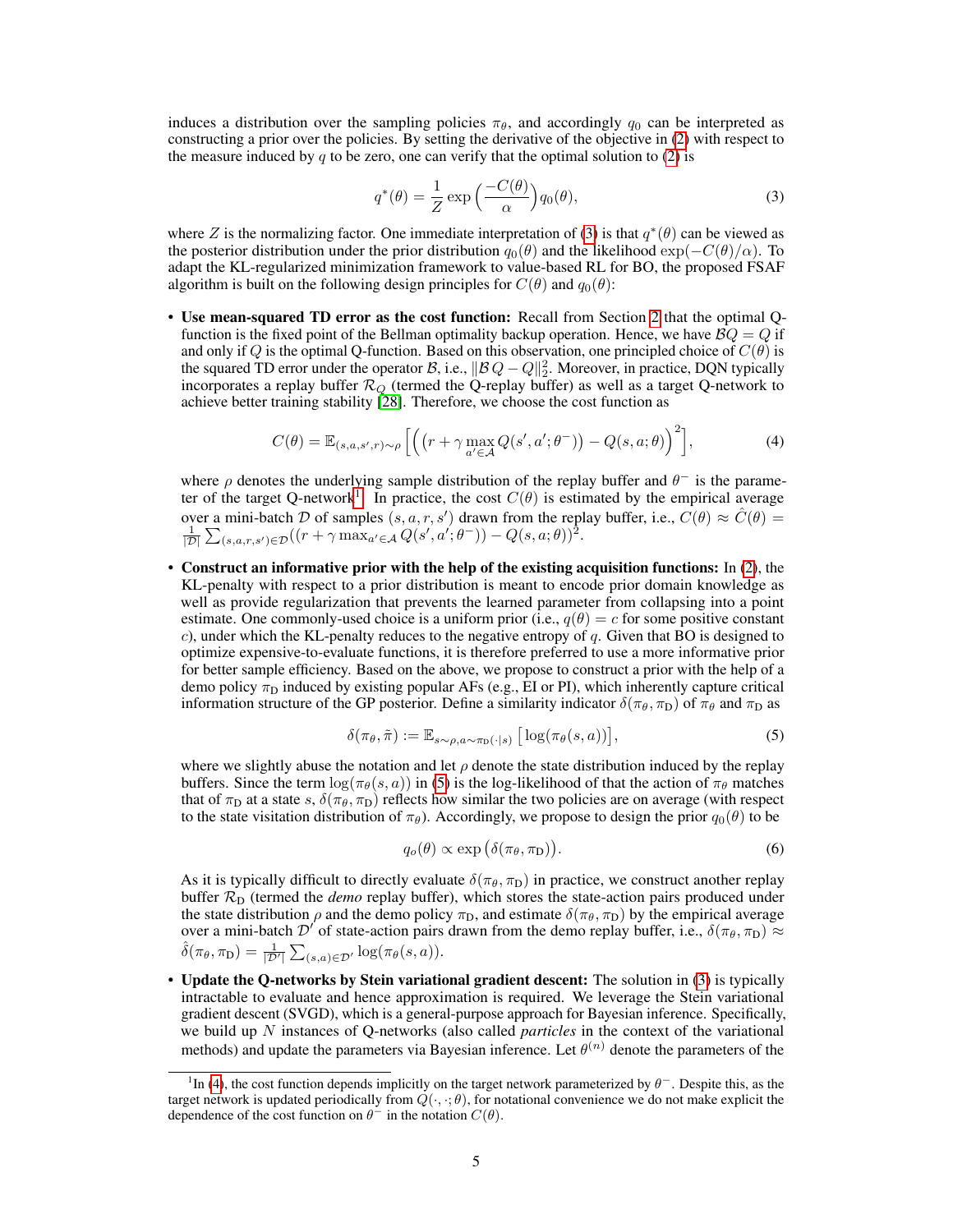*n*-th Q-network and use  $\Theta$  as a shorthand of  $\{\theta^{(n)}\}_{n=1}^N$ . Under SVGD [\[29\]](#page-11-11) and the prior described in [\(6\)](#page-4-3), the Stein variational gradient of each particle can be derived as

$$
g^{(n)}(\Theta) = \frac{1}{N} \sum_{i=1}^{N} \nabla_{\theta^{(i)}} \left( \frac{-1}{\alpha} C(\theta^{(i)}) + \delta(\pi_{\theta^{(i)}}, \pi_{\mathcal{D}}) \right) k(\theta^{(i)}, \theta^{(n)}) + \nabla_{\theta^{(i)}} k(\theta^{(i)}, \theta^{(n)}), \tag{7}
$$

where  $k(\cdot, \cdot)$  is a kernel function. As mentioned above, in practice  $C(\theta)$  and  $\delta(\pi_\theta, \pi_D)$  are estimated by the corresponding empirical  $\hat{C}(\theta)$  and  $\hat{\delta}(\pi_\theta, \pi_\text{D})$ , respectively. Let  $\hat{g}^{(n)}(\Theta)$  denote the estimated Stein variational gradient based on  $\hat{C}(\theta)$  and  $\hat{\delta}(\pi_{\theta}, \pi_{\text{D}})$ . Accordingly, the parameters of each Q-network are updated iteratively by SVGD as

<span id="page-5-0"></span>
$$
\theta^{(n)} \leftarrow \theta^{(n)} + \eta \cdot \hat{g}^{(n)}(\Theta),\tag{8}
$$

where  $\eta$  is the learning rate. For ease of notation, we use  $\mathcal{M}_{SVGD}(\Theta, \mathcal{D})$  to denote the subroutine that applies one SVGD update of [\(8\)](#page-5-0) to all Q-networks parameterized by Θ based on some dataset D. Note that the update scheme in [\(8\)](#page-5-0) serves as a natural candidate for the few-shot adaptation subroutine of the meta-learning framework described in Section [2.](#page-2-1) In Section [3.3,](#page-5-1) we will put everything together and describe the full meta-learning algorithm of FSAF.

Remark 3 The presented Bayesian DQN bears some high-level resemblance to the prior works [\[30–](#page-11-12) [33\]](#page-11-13), which are inspired by the classic principle of Thompson sampling for exploration. In [\[31,](#page-11-14) [32\]](#page-11-15), the Q-function is assumed to be linearly parameterized with a Gaussian prior on the parameters such that the posterior can be computed in closed form. On the other hand, without imposing the linearity assumption, [\[32\]](#page-11-15) approximates the intractable posterior by maintaining an ensemble of Q-networks as a practical heuristic of Thompson sampling to DQN. Different from [\[30–](#page-11-12)[32\]](#page-11-15), we approach Bayesian DQN through the principled framework of KL regularization for parametric Bayesian inference and solve it via SVGD, without any linearity assumption. [\[33\]](#page-11-13) starts from an entropy-regularized formulation for Q-learning and assumes that the target Q-value is drawn from a Gaussian model to obtain a tractable posterior from the perspective of variational inference. By contrast, we do not rely on the Gaussian assumption and directly find the posterior by SVGD, and for more efficient training we consider a prior induced by an acquisition function. More importantly, the presented Bayesian DQN naturally helps substantiate the few-shot learning framework described in Section [2](#page-2-1) for BO.

Remark 4 The regularized formulation in [\(2\)](#page-3-2) has been extensively applied in the class of policybased methods in RL. For example, the entropy-regularized policy optimization [\[34\]](#page-11-16) has been applied to enable a "soft version" of policy iteration, which gives rise to the popular soft Q-learning [\[35\]](#page-11-17) and soft actor-critic algorithms [\[36\]](#page-11-18). Another example is the Stein variational policy gradient method [\[23\]](#page-11-4), which connects the policy gradient methods with Bayesian inference. Different from the prior works, we take a different path to connect the value-based RL approach with Bayesian inference.

Remark 5 The similarity indicator defined in [\(5\)](#page-4-1) has a similar form as the loss term in some of the classic imitation learning algorithms. For example, given an expert policy  $\pi_e$ , DAgger [\[37\]](#page-11-19) is designed to find a policy  $\pi'$  that minimizes a surrogate loss  $\mathbb{E}_s[\ell(s, \pi_e)],$  where  $\ell(\cdot, \cdot)$  is some loss function (e.g., 0-1 loss or hinge loss) that reflects the dissimilarity between  $\pi'$  and  $\pi_e$ . Despite this high-level resemblance, one fundamental difference between [\(5\)](#page-4-1) and imitation learning is that the demo policy  $\pi_D$  is not a true expert in the sense that mimicking the behavior of  $\pi_D$  is not the ultimate goal of the FSAF learning process. Instead, the goal of FSAF is to learn a policy that can better adapt to new tasks and thereby outperform the existing AFs in various domains. The penalty defined in [\(6\)](#page-4-3) is only meant to provide some prior domain knowledge to achieve more sample-efficient training. We further validate this design by providing training curves in Section [4.](#page-6-0)

#### <span id="page-5-1"></span>3.3 Meta-Learning via Bayesian MAML

Based on the Bayesian DQN design in Section [3.2,](#page-3-0) the natural way to substantiate the meta-learning framework in [\(1\)](#page-2-0) is to leverage the Bayesian variant of MAML [\[20\]](#page-11-5). In the context of BO, each task typically corresponds to optimizing some type of black-box functions (e.g., GP functions from an RBF kernel with some lengthscale). FSAF implements the bi-level framework of [\(1\)](#page-2-0) as follows: (i) On the lower level, for each task  $\tau$ , FSAF enforces few-shot fast adaptation by taking K steps of SVGD as described in [\(8\)](#page-5-0) and thereafter obtains the fast-adapted parameters denoted by  $\Theta_{\tau,K}$ ; (ii) On the upper level, for each task  $\tau$ , FSAF computes a meta-loss that reflects the dissimilarity between the approximated posterior induced by  $\Theta_{\tau,K}$  and the true posterior distribution in [\(6\)](#page-4-3). As the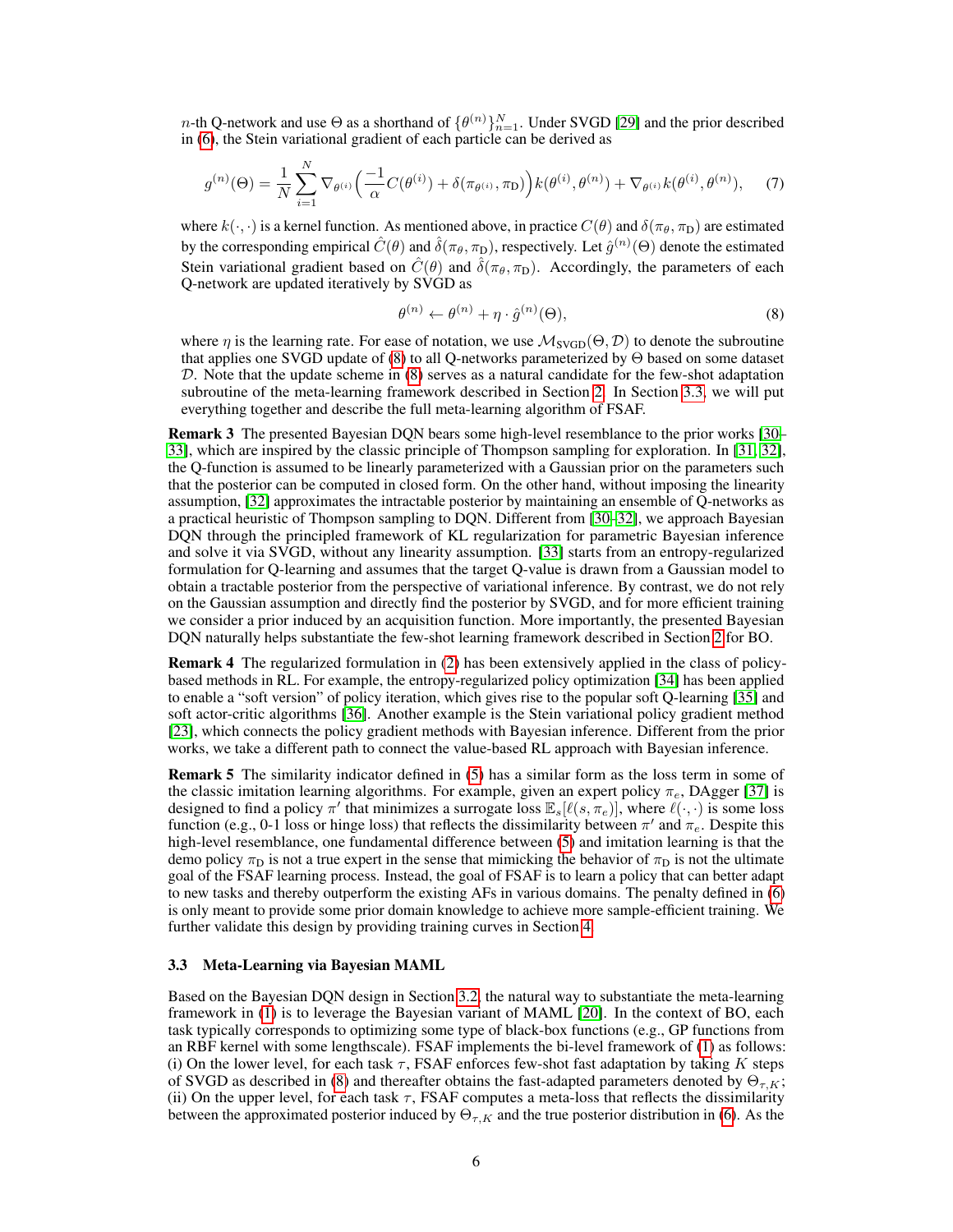true posterior is not available, one practical solution is to approximate the true posterior by taking  $S$ additional SVGD gradient steps based on  $\Theta_{\tau,K}$  and obtaining a surrogate denoted by  $\Theta_{\tau,S}^*$  [\[20\]](#page-11-5). This design can be justified by the fact that  $\Theta_{\tau,S}^*$  becomes a better approximation for the true posterior as S increases due to the nature of SVGD. For any two collections of particles  $\Theta' \equiv {\theta'}^{(n)}$  and  $\Theta'' \equiv \{\theta''^{(n)}\}\$ , define  $D(\Theta', \Theta'') := \sum_{n=1}^{N} ||\theta'^{(n)} - \theta''^{(n)}||_2^2$  (called *chaser loss* in [\[20\]](#page-11-5)). Then, for any task  $\tau$ , the meta-loss of FSAF is computed as

$$
\mathcal{L}_{\text{meta}}(\Theta; \tau) = D(\Theta_{\tau, K}, \text{stopgrad}(\Theta_{\tau, S}^*)),
$$
\n(9)

As will be shown by the experiments in Section [4,](#page-6-0) using small  $K$  and  $S$  empirically leads to favorable performance. The pseudo code of the training procedure of FSAF is provided in Appendix [A.](#page--1-2)

Remark 6 Based on the convention of few-shot learning for RL, one *shot* in few-shot adaptation refers to a trajectory or a rollout generated under the target task. For example, in a MuJoCo control task, a shot corresponds to a complete trajectory of states and actions collected under a policy. In the context of BO, *one-shot adaptation* means that each Q-network performs sequential sampling based on its Q-value for generating one trajectory and then uses this trajectory for the gradient updates for fast adaptation. The above notion is consistent with that in Bayesian MAML [\[20,](#page-11-5) Appendix C.2].

Remark 7 This paper focuses on value-based methods for training a few-shot acquisition function. Based on the proposed training framework, it is also possible to extend the idea to design an actorcritic counterpart of our FSAF. We believe this is an interesting direction for future work.

## <span id="page-6-0"></span>4 Experimental Results

We demonstrate the effectiveness of FSAF on a wide variety of classes of black-box functions and discuss how FSAF addresses the critical challenges described in Section [1.](#page-0-1) Unless stated otherwise, we report the mean simple regrets over 100 evaluation trials.

Popular benchmark methods. We evaluate FSAF against various popular benchmark methods, including EI [\[13\]](#page-10-8), PI [\[38\]](#page-11-20), GP-UCB [\[9\]](#page-10-5), MES [\[12\]](#page-10-7), TAF [\[16\]](#page-10-12), Spearmint [\[1\]](#page-10-0), HEBO [\[39\]](#page-12-0), and MetaBO [\[27\]](#page-11-9). The configuration and hyperparameters of the above methods are as follows. GP-UCB, EI, and PI are classic general-purpose AFs that have been shown to achieve good regret performance for black-box functions drawn from GP. For GP-UCB, we tune its exploration parameter  $\delta$  by a grid search between  $10^{-1}$  and  $10^{-6}$ . Among the family of entropy search methods, MES is a strong and computationally efficient benchmark method that achieves superior performance for several global optimization benchmark functions and GP functions [\[12\]](#page-10-7). For MES, we use Gumbel sampling and take one sample for  $y_*$ , as suggested by the original paper [\[12\]](#page-10-7). TAF uses metadata to construct a transfer acquisition function by forming a mixture of experts based on an ensemble of GP models. For TAF, we consider a mixture of five experts and use the same meta-data as FSAF. Speartmint is a popular and highly optimized BO framework proposed by [\[1\]](#page-10-0). For Spearmint, we use the source  $\text{code}^2$  $\text{code}^2$  and the default setting provided by [\[1\]](#page-10-0). HEBO is one recent general-purpose BO approach that addresses the heteroscedasticity and non-stationarity of black-box functions, and we use the source code<sup>[3](#page-0-0)</sup> and the default configuration suggested by [\[39\]](#page-12-0). MetaBO is a neural AF trained via policybased RL and recently achieves superior performance in BO. For fair and reproducible evaluations, we use the pre-trained model of MetaBO provided by [\[27\]](#page-11-9). As the original MetaBO does not address the use of meta-data, for a more comprehensive comparison, we further consider a few-shot variant of MetaBO (termed MetaBO-T), which is obtained by performing 100 more training iterations on the pre-trained MetaBO model using the meta-data for few-shot fine-tuning.

Configuration of FSAF. For training, we construct a collection of training tasks, each of which is a class of GP functions with either an RBF, Matern-3/2, or a spectral mixture kernel with different parameters (e.g., lengthscale and periods). For the reward design of FSAF, we use  $q(z) = -\log z$ to encourage high-accuracy solutions. We choose  $N = 5$ ,  $K = 1$ , and  $S = 1$  given the limitation of GPU memory. For testing, we use the model with the best average total return during training as our initial model, which is later fine-tuned via few-shot fast adaptation for each task. For a fair comparison, we ensure that FSAF and MetaBO-T use the same amount of meta-data in each experiment. The source code for our experiments has been made publicly available $4$ .

 $^{2}$ The source code is obtained from <code><https://github.com/JasperSnoek/spearmint>.</code>

<sup>&</sup>lt;sup>3</sup>HEBO is the winner of NeurIPS 2020 Black-Box Optimisation Challenge. The source code is obtained from <https://github.com/huawei-noah/HEBO>.

<sup>4</sup> <https://github.com/pinghsieh/FSAF>.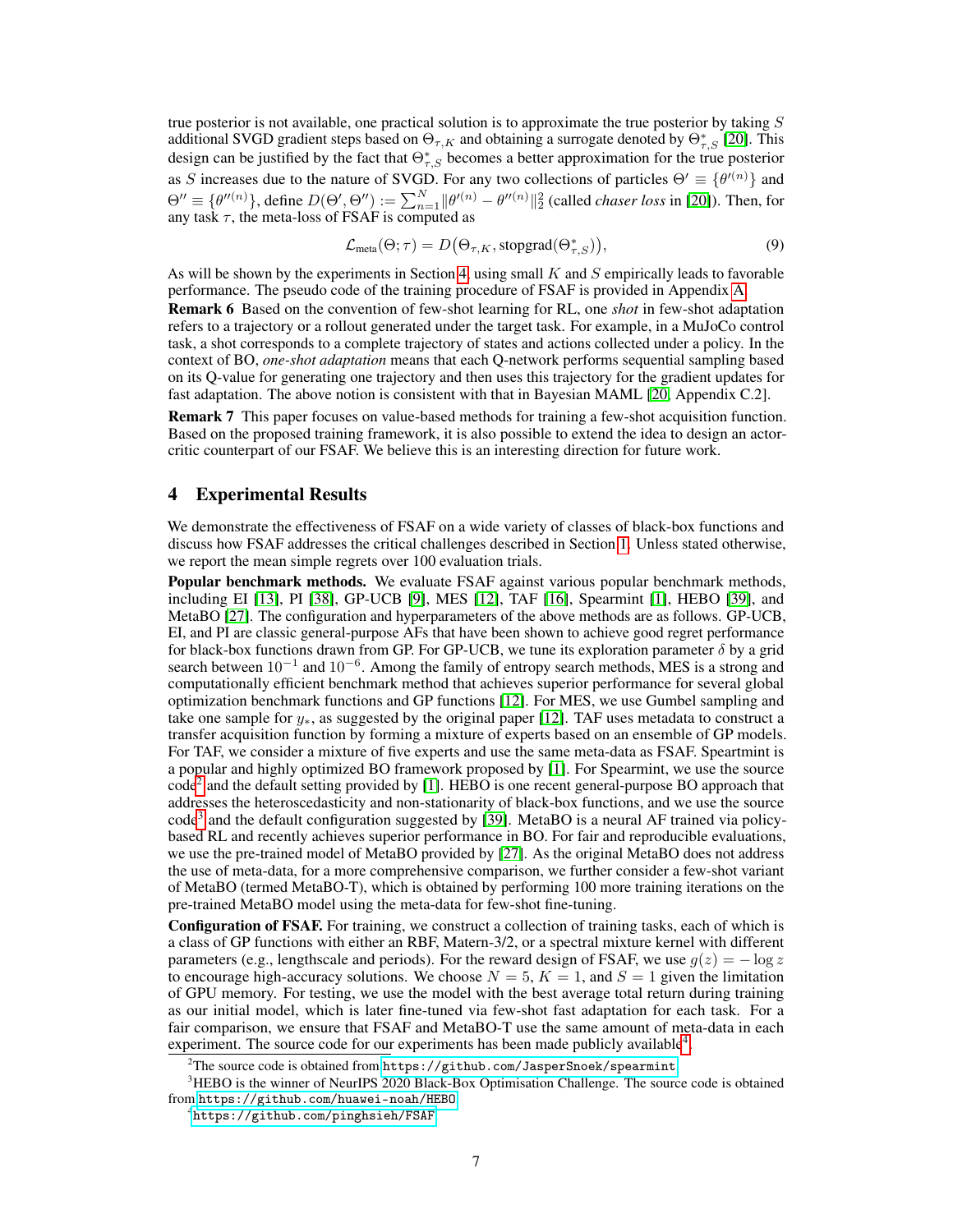

<span id="page-7-0"></span>Figure 2: Mean simple regrets of FSAF and the benchmark methods under optimization test functions.

Does FSAF adapt effectively to a wide variety of black-box functions? To answer this, we first evaluate FSAF and the benchmark methods on several types of standard optimization benchmark functions, including: (i) *Ackley* and *Eggholder*, which are functions with a large number of local optima but with different symmetry structures; (ii) *Dixon-Price*, a valley-shaped function; (iii) *Styblinski-Tang*, a smooth function with a couple of local optima; (iv) *Powell*, a 10-dimensional function (the highest input dimension among the five functions). As the  $y$  values of these functions can be one or more orders of magnitude different from each other, for ease of comparison, we scale all the values of the functions to  $[-2, 2]$ . Such scaling still preserves the salient structure and variations of each test function. To construct the training and testing sets, we apply random translations and re-scalings of up to  $+/-10\%$  to x and y values, respectively. In this case, we consider 5-shot adaptation for FSAF and use the same amount of meta-data for MetaBO-T. From Figure [2,](#page-7-0) we observe that FSAF is constantly the best or among the best of all the methods under all the test functions. We observe that MetaBO performs poorly under functions with many local optima but performs better under smooth functions (e.g., Styblinski-Tang and Powell). This might be due to the fact that MetaBO was trained with smooth GP functions and lacks the ability to adapt to functions with more local variations. We also find that MetaBO-T benefits from meta-data and improves upon MetaBO in some functions. While this manifests the potential benefits of using meta-data for MetaBO, this also suggests that brute-force fine-tuning is not effective and a more careful design like FSAF is needed. Spearmint performs well under the lower-dimensional functions (e.g., Eggholder and Ackley) but has high regrets under the higher-dimensional Powell function. This appears consistent with the results in [\[40\]](#page-12-1). HEBO is strong under Powell and Ackley but suffers under Eggholder and Styblinski-Tang. Moreover, among the benchmark methods, the best-performing AF indeed varies under different types of functions. This corroborates the commonly-seen phenomenon and our motivation.



<span id="page-7-1"></span>Figure 3: Mean simple regrets of FSAF and other benchmark methods under real-world test functions.

We proceed to evaluate FSAF on test functions obtained from five open-source real-world tasks in different application domains. Based on the smoothness characteristics<sup>[5](#page-0-0)</sup>, the datasets can be categorized as: (i) Smooth in all dimensions: Asteroid size prediction  $(d = 12)$ ; (ii) Smooth in all but one dimension: hyperparameter optimization for XGBoost  $(d = 6)$  and air quality prediction in PM 2.5 ( $d = 14$ ); (iii) Smooth in about half of the dimensions: maximization of electric grid stability

 $5T$ o better understand the characteristics of each real-world dataset, we extract the smoothness information through marginal likelihood maximization on a surrogate GP model with an RBF kernel.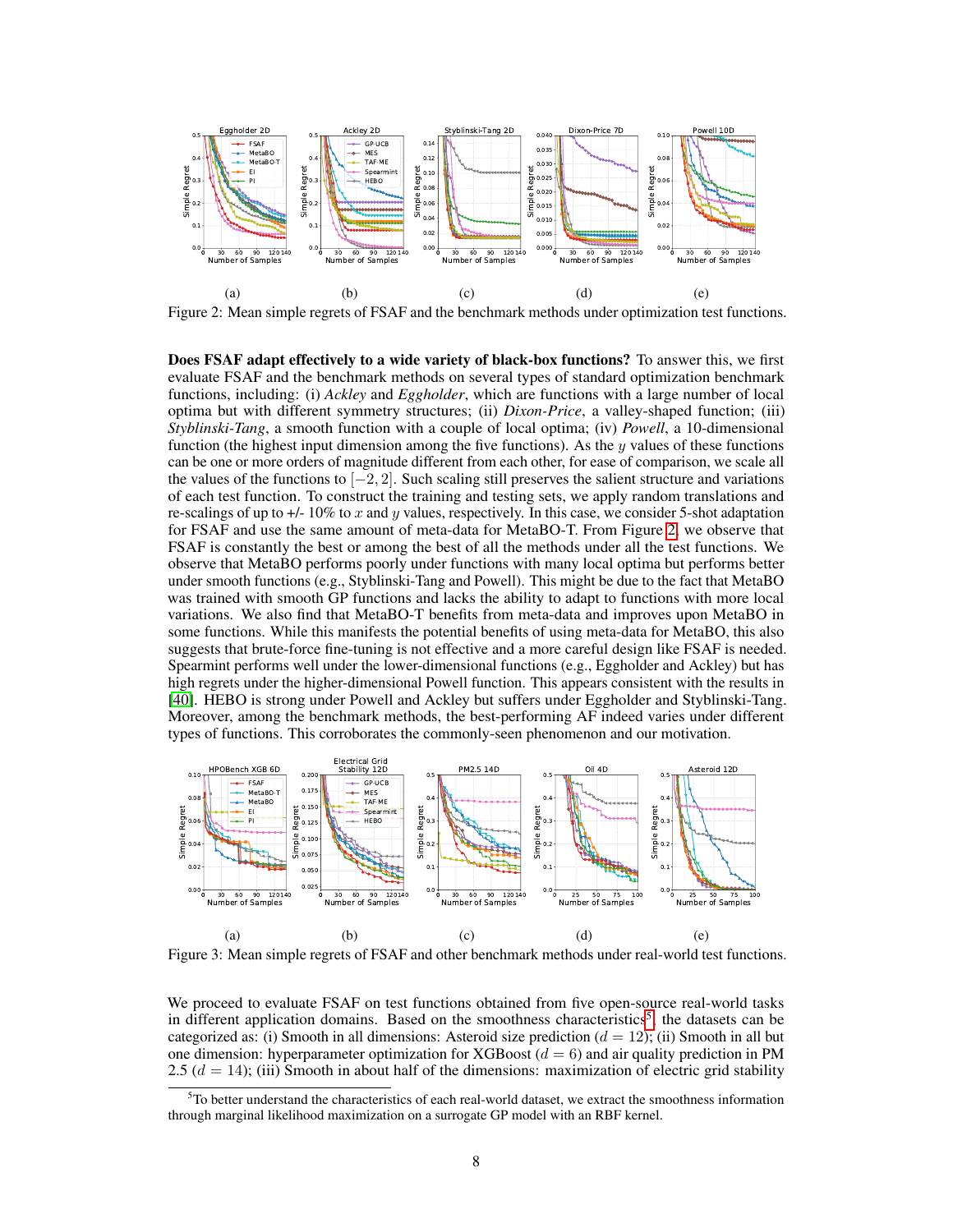$(d = 12)$ ; (iv) Non-smooth in all dimensions: location selection for oil wells  $(d = 4)$ . The detailed description of the datasets is in Appendix [C.](#page--1-0) In this setting, we consider 1-shot adaptation for FSAF, a rather sample-efficient scenario of few-shot learning. From Figure [3,](#page-7-1) we observe that FSAF remains the best or among the best for all the five real-world test functions, despite the salient structural differences of the datasets. Based on the above discussion, we confirm that FSAF indeed achieves favorable adaptability. More experimental details are provided in the supplementary material.



<span id="page-8-1"></span><span id="page-8-0"></span>Figure 4: Ablation study for FSAF: (a) Training curves of FSAF and its ablations (EI and Random as baselines); (b)-(d) Testing performance of FSAF with 1 and 5 particles of Q-networks.

Does FSAF mitigate the overfitting issue? To answer this, we show the training curves of FSAF and its ablations, including: (i) FSAF without using the demo replay buffer (termed "w/o demo"); (ii) FSAF with the chaser meta-loss replaced by TD loss (termed "w/o chaser"); (iii) FSAF with only 1 particle (termed "1 particle"), which is equivalent to DQN+MAML with an additional demo replay buffer. The training metric plotted is the negative logarithm of simple regret at  $t = 30$  (averaged over episodes in each iteration), which is consistent with the rewards of FSAF and can better demonstrate the differences in training. The results of EI and random sampling are given as references.

- The Bayesian variant of DQN does mitigate overfitting. This is confirmed by the fact that the training curves of FSAF with 1 and 5 particles are quite close, while in Figures [4\(b\)-](#page-8-0)[4\(d\)](#page-8-1) the testing performance of FSAF with 5 particles appears much better than that of 1 particle.
- The demo-based prior helps improve the training stability. This is verified by that without the demo replay buffer, the training progress becomes apparently slower initially and is subject to more variations throughout the training.
- The chaser meta-loss appears effective in FSAF. Interestingly, we find that chaser meta-loss results in stable and effective training, while the TD meta-loss can barely make any progress.

Does FSAF benefit from the few-shot gradient updates? To better understand the effect of fewshot gradient updates, Figure [5](#page-8-2) shows the simple regrets of FSAF under different number of gradient updates (i.e.,  $K$  defined in Section [3.3\)](#page-5-1) for the optimization benchmark functions. We find that the adaptation effect does increase with  $K$  for small  $K$ 's for most of the cases. This appears consistent with the general observations of MAML-like algorithms [\[18\]](#page-11-1).



<span id="page-8-2"></span>Figure 5: Simple regrets of FSAF vs number of gradient steps for optimization benchmark functions.

Remark 8 (Application scopes of the benchmark methods) Recall that FSAF is positioned as a meta-learning BO algorithm that can leverage a small amount of metadata for few-shot fast adaptation. In contrast, MetaBO is not designed for few-shot fast adaptation but for transfer learning in BO. Despite the difference, we choose MetaBO and its fine-tuned version MetaBO-T as important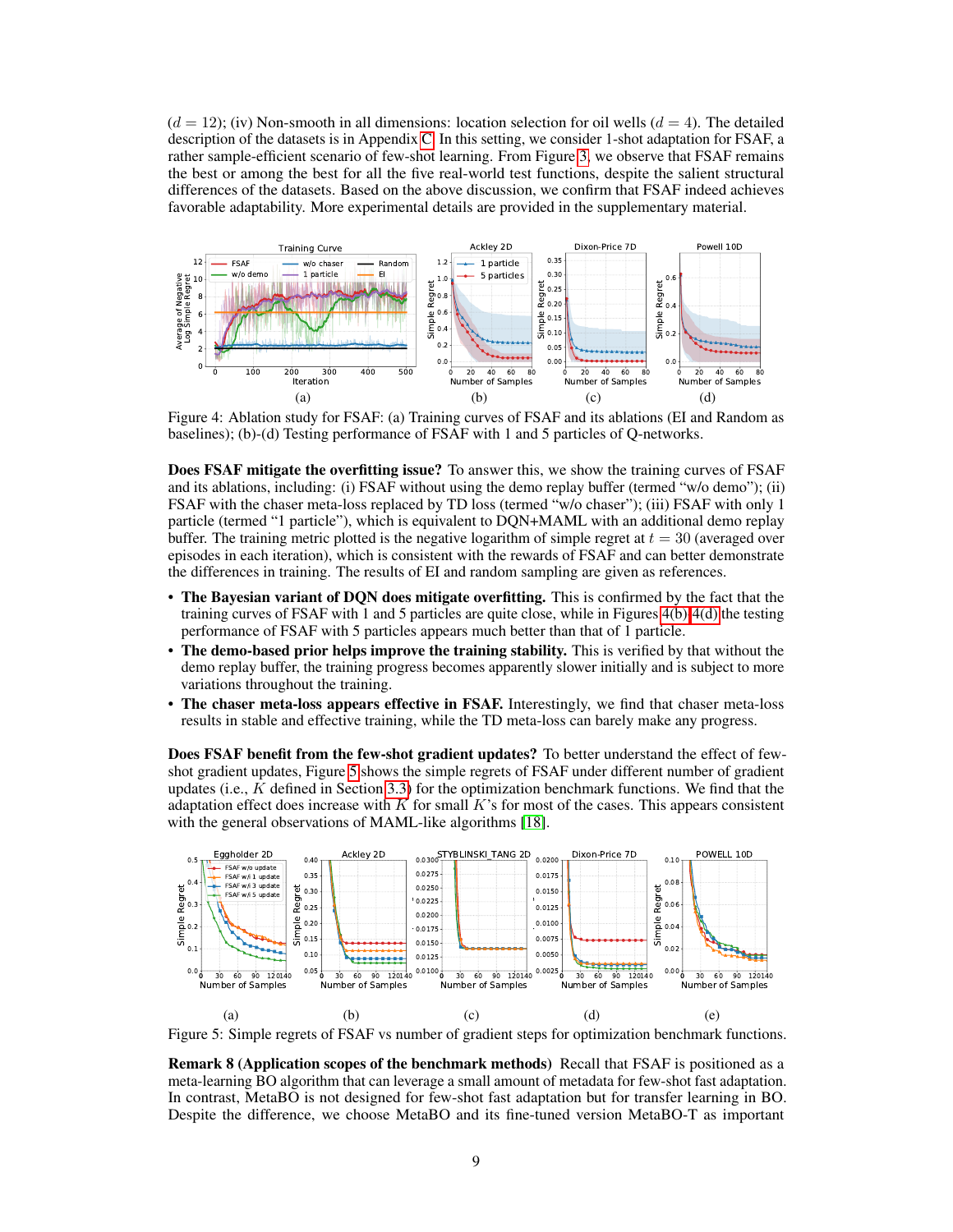benchmark methods since there are not many meta-learning BO algorithms and MetaBO appears to be a strong benchmark method in the class of meta-learning for BO [\[27\]](#page-11-9). On the other hand, while the two important benchmark methods Spearmint and HEBO do not address fast adaptation with metadata, they share the application scope of optimizing general black-box functions with FSAF.

Remark 9 (FSAF and [\[15\]](#page-10-11)) As mentioned in Section [1,](#page-0-1) [\[15\]](#page-10-11) proposes to leverage meta-data to fine-tune the initialization of the GP kernel parameters for the off-the-shelf AFs (called FSBO in [\[15\]](#page-10-11)). By contrast, FSAF uses meta-data for fast adaptation of an AF, which is a direction orthogonal to FSBO. Moreover, it is possible for our FSAF and FSBO to complement each other. We provide experimental results to verify this argument in Appendix [D.](#page--1-3)

# 5 Related Work

Few-shot learning. Few-shot learning has recently attracted much attention since the data scarcity has become a bottleneck to many real-world machine learning tasks [\[41\]](#page-12-2). Using prior knowledge, fewshot learning can rapidly generalize a pre-trained model to new tasks given only a few examples. One of the most representative frameworks for few-shot learning is MAML [\[18\]](#page-11-1), where an initialization of parameters is pre-trained to be close to the tasks drawn from the task distribution, and thus a few gradient steps are sufficient to adapt it to a specific task. There are several follow-up studies for MAML. For instance, in [\[42\]](#page-12-3), vanilla MAML is shown to be sensitive to the network hyperparameters, often leading to training instability. To overcome that, learning the majority of hyperparameters end to end is proposed. In [\[20\]](#page-11-5), a Bayesian version of MAML is proposed to learn complex uncertainty structure beyond a simple Gaussian approximation. In [\[43\]](#page-12-4), MAML is revisited under multimodel task distributions. To better adapt to different modes, a modulation network is proposed to identify the mode of the task distribution and then customize the meta-learned prior for the identified mode.

Bayesian optimization via non-myopic methods. To go beyond myopic AFs, recently there has been some interest in designing non-myopic strategies for BO from the perspective of dynamic programming (DP). For example, [\[44,](#page-12-5) [45\]](#page-12-6) characterized the optimal non-myopic strategies for BO. To tackle the intractable DP problem, [\[46,](#page-12-7) [47\]](#page-12-8) proposed to approximately solve the DP problem for BO by different simulation techniques. [\[48\]](#page-12-9) focused on the two-step lookahead AFs for BO and proposed an efficient Monte-Carlo method to find such AFs. Instead of fixing the horizon in advance, [\[49\]](#page-12-10) proposed a principled way to select the rolling horizon for approximate dynamic programming in BO. [\[50\]](#page-12-11) proposed to achieve non-myopia by maximizing a lower bound on the multi-step expected utility. [\[51\]](#page-12-12) proposed a tree-based AF to enable approximate multi-step lookahead in a one-shot manner by leveraging the reparameterization trick. The proposed FSAF is also non-myopic by nature as it implicitly takes multi-step effect into account by using Q-networks as AFs. Different from the above multi-step solutions, FSAF is meant to serve as an AF that can adapt to a wide variety of black-box functions given only a small amount of meta-data.

Meta Bayesian optimization. Meta-learning for BO has been discussed in many prior studies. Some of them [\[52,](#page-12-13) [53\]](#page-12-14) use a single GP model as the prior of all the tasks. However, in real-world applications, different tasks may have different task-specific features that fail to be captured by a single model. To mitigate the issue, several studies propose to learn an ensemble of GPs as the prior. For instance, Wistuba et al. [\[16\]](#page-10-12) proposed to use a transferable AF that uses several GPs to evaluate the target dataset then weights expected improvement by the result of the evaluation for fitting in the current task. Feurer et al. [\[17\]](#page-11-0) proposed to use an ensemble of GP models obtained from each subset of meta-data and use all of them for inference in the new task. But these works still need a sufficiently large amount of data for knowledge transfer to new tasks. [\[40\]](#page-12-1) proposed to train a general-purpose black-box function optimizer by using recurrent neural networks. MetaBO [\[27\]](#page-11-9) used policy-based RL to train a neural AF that learns structural properties of a set of source tasks to enable knowledge transfer to related new tasks. FSBO [\[15\]](#page-10-11) provides a few-shot deep kernel network for a GP surrogate that can quickly adapt its kernel parameters to unseen tasks. However, the benefits of using meta-data for more efficient exploration via few-shot fast adaptation of AFs were not explored by [\[15,](#page-10-11) [27,](#page-11-9) [40\]](#page-12-1).

#### <span id="page-9-0"></span>6 Concluding Remarks

This paper tackles the critical challenge of how to effectively adapt an AF for BO to a wide variety of black-box functions through the lens of few-shot acquisition function (FSAF) learning. One potential limitation of FSAF is the need of a small amount of meta-data. Without any few-shot adaptation, the performance may not always be satisfactory, as shown in Figure [5.](#page-8-2) Despite this, through extensive experiments, we show that FSAF is indeed a promising general-purpose approach for BO.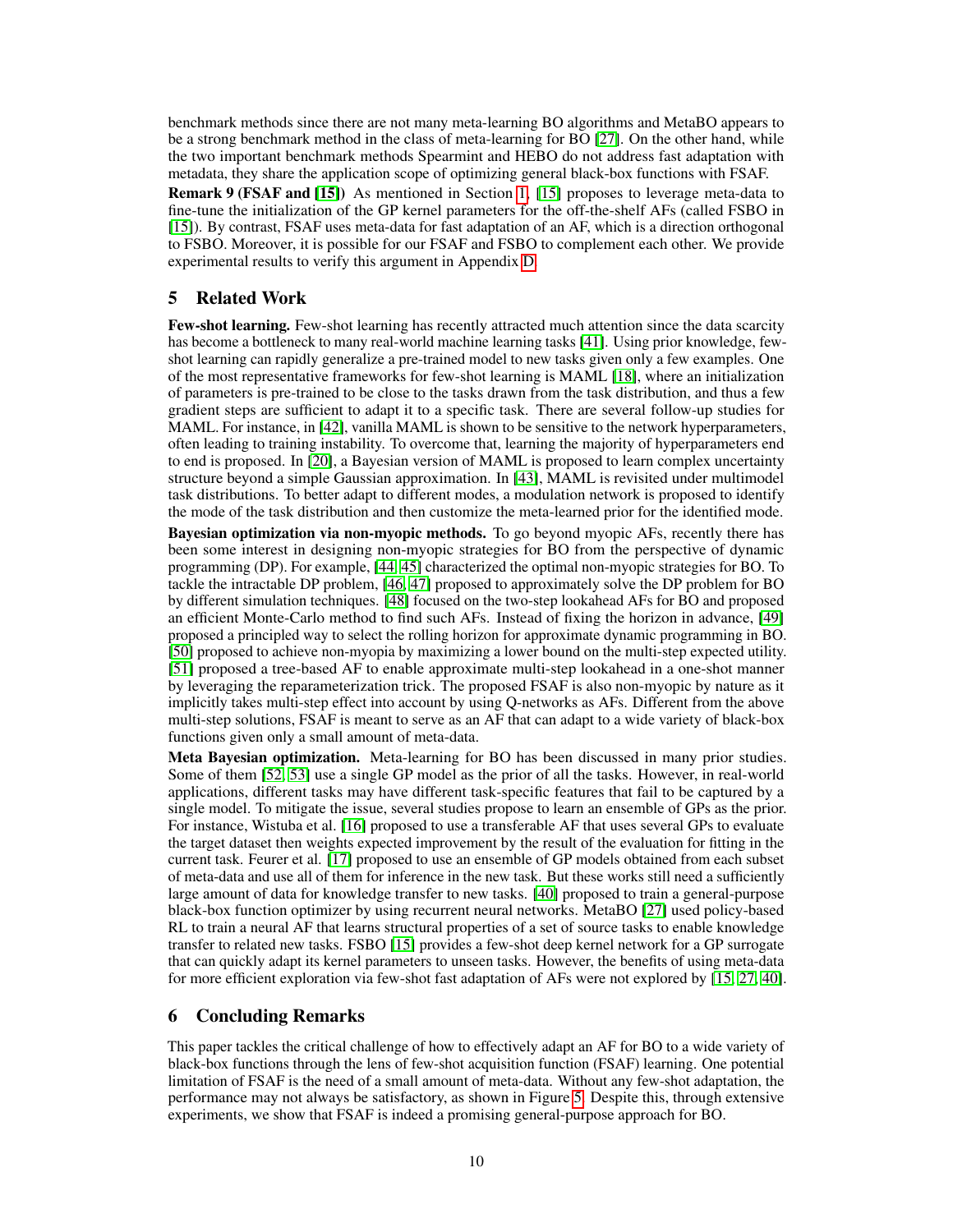#### Acknowledgment

The work of Bing-Jing Hsieh and Ping-Chun Hsieh is supported in part by the Ministry of Science and Technology (MOST) of Taiwan under Contract Numbers MOST 109-2636-E-009-012 and MOST 110-2628-E-A49-014.

#### Funding Transparency Statement

Funding in direct support of this work: MOST grants under Contract Numbers MOST 109-2636- E-009-012 and MOST 110-2628-E-A49-014, awarded to Ping-Chun Hsieh in National Yang Ming Chiao Tung University. There is no additional revenue related to this work.

## **References**

- <span id="page-10-0"></span>[1] Jasper Snoek, Hugo Larochelle, and Ryan P Adams. Practical Bayesian Optimization of Machine Learning Algorithms. In *Advances in Neural Information Processing Systems*, 2012.
- [2] Jia Wu, Xiu-Yun Chen, Hao Zhang, Li-Dong Xiong, Hang Lei, and Si-Hao Deng. Hyperparameter optimization for machine learning models based on Bayesian optimization. *Journal of Electronic Science and Technology*, 17(1):26–40, 2019.
- [3] Chris Thornton, Frank Hutter, Holger H Hoos, and Kevin Leyton-Brown. Auto-weka: Combined selection and hyperparameter optimization of classification algorithms. In *Proceedings of the 19th ACM SIGKDD international conference on Knowledge discovery and data mining*, pages 847–855, 2013.
- <span id="page-10-1"></span>[4] Yuting Zhang, Kihyuk Sohn, Ruben Villegas, Gang Pan, and Honglak Lee. Improving object detection with deep convolutional networks via bayesian optimization and structured prediction. In *Proceedings of the IEEE Conference on Computer Vision and Pattern Recognition*, pages 249–258, 2015.
- <span id="page-10-2"></span>[5] Roberto Calandra, André Seyfarth, Jan Peters, and Marc Peter Deisenroth. Bayesian optimization for learning gaits under uncertainty. *Annals of Mathematics and Artificial Intelligence*, 76(1):5–23, 2016.
- <span id="page-10-3"></span>[6] Peter I. Frazier and Jialei Wang. Bayesian optimization for materials design. *Springer Series in Materials Science*, page 45–75, Dec 2015. ISSN 2196-2812.
- [7] Ryan-Rhys Griffiths and José Miguel Hernández-Lobato. Constrained Bayesian optimization for automatic chemical design using variational autoencoders. *Chemical science*, 11(2):577–586, 2020.
- <span id="page-10-4"></span>[8] Bobak Shahriari, Kevin Swersky, Ziyu Wang, Ryan P Adams, and Nando De Freitas. Taking the human out of the loop: A review of bayesian optimization. *Proceedings of the IEEE*, 104(1):148–175, 2015.
- <span id="page-10-5"></span>[9] Niranjan Srinivas, Andreas Krause, Sham Kakade, and Matthias Seeger. Gaussian process optimization in the bandit setting: no regret and experimental design. In *Proceedings of International Conference on Machine Learning*, pages 1015–1022, 2010.
- <span id="page-10-6"></span>[10] Philipp Hennig and Christian J Schuler. Entropy search for information-efficient global optimization. *Journal of Machine Learning Research*, 13(6), 2012.
- <span id="page-10-10"></span>[11] José Miguel Hernández-Lobato, Matthew W Hoffman, and Zoubin Ghahramani. Predictive entropy search for efficient global optimization of black-box functions. *Advances in Neural Information Processing Systems*, 27:918–926, 2014.
- <span id="page-10-7"></span>[12] Zi Wang and Stefanie Jegelka. Max-value entropy search for efficient bayesian optimization. In *International Conference on Machine Learning*, pages 3627–3635, 2017.
- <span id="page-10-8"></span>[13] Jonas Močkus. On Bayesian methods for seeking the extremum. In *Optimization Techniques IFIP Technical Conference*, pages 400–404. Springer, 1975.
- <span id="page-10-9"></span>[14] Donald R Jones, Matthias Schonlau, and William J Welch. Efficient global optimization of expensive black-box functions. *Journal of Global optimization*, 13(4):455–492, 1998.
- <span id="page-10-11"></span>[15] Martin Wistuba and Josif Grabocka. Few-shot bayesian optimization with deep kernel surrogates. In *International Conference on Learning Representation*, 2021.
- <span id="page-10-12"></span>[16] Martin Wistuba, Nicolas Schilling, and Lars Schmidt-Thieme. Scalable gaussian process-based transfer surrogates for hyperparameter optimization. *Machine Learning*, 107(1):43–78, 2018.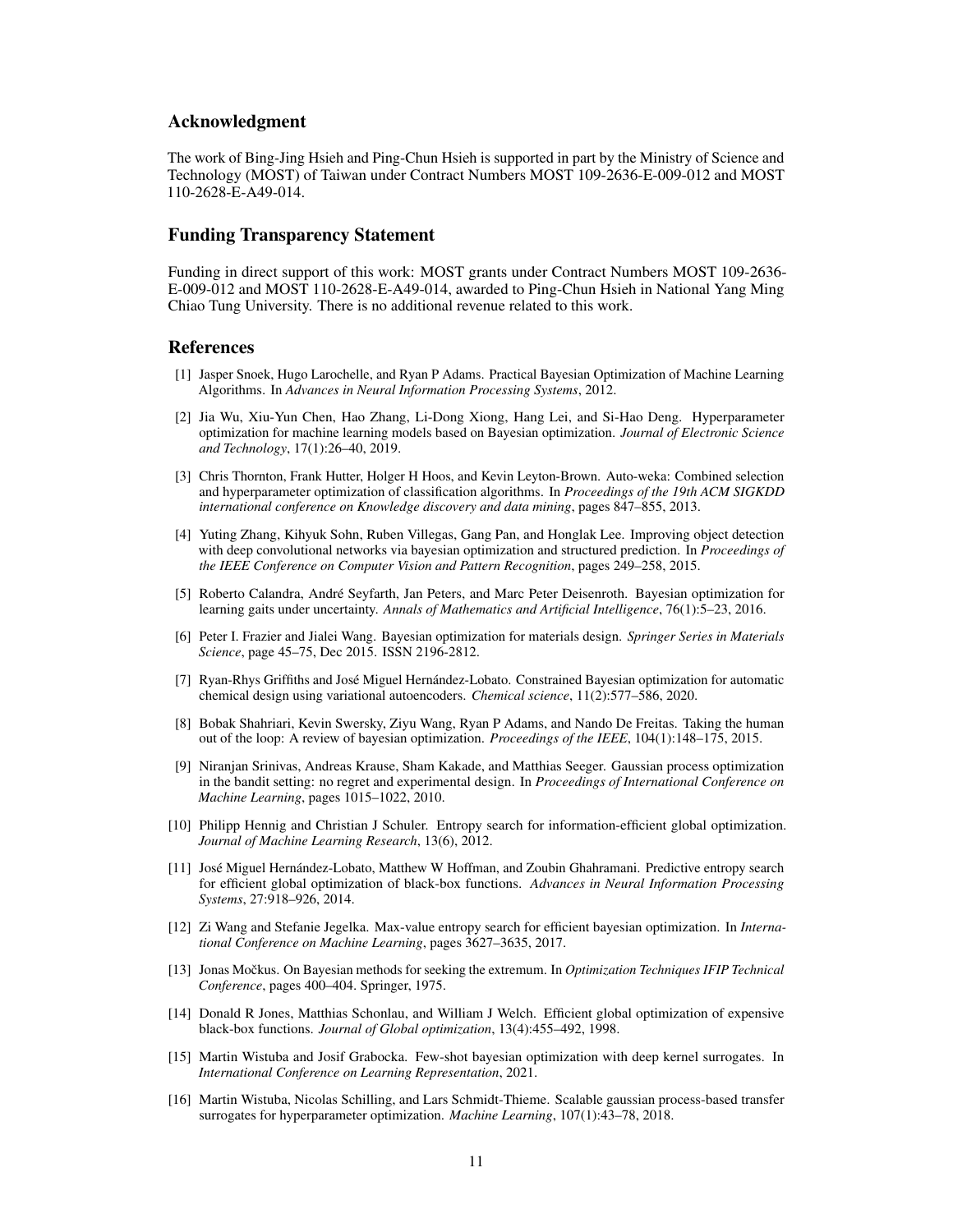- <span id="page-11-0"></span>[17] Matthias Feurer, Benjamin Letham, and Eytan Bakshy. Scalable meta-learning for Bayesian optimization. *arXiv:1802.02219*, 2018.
- <span id="page-11-1"></span>[18] Chelsea Finn, Pieter Abbeel, and Sergey Levine. Model-agnostic meta-learning for fast adaptation of deep networks. In *International Conference on Machine Learning*, pages 1126–1135, 2017.
- <span id="page-11-2"></span>[19] Nikhil Mishra, Mostafa Rohaninejad, Xi Chen, and Pieter Abbeel. A simple neural attentive meta-learner. In *International Conference on Learning Representations*, 2018.
- <span id="page-11-5"></span>[20] Jaesik Yoon, Taesup Kim, Ousmane Dia, Sungwoong Kim, Yoshua Bengio, and Sungjin Ahn. Bayesian model-agnostic meta-learning. In *Advances in Neural Information Processing Systems*, pages 7332–7342, 2018.
- [21] Justin Fu, Aviral Kumar, Matthew Soh, and Sergey Levine. Diagnosing bottlenecks in deep Q-learning algorithms. In *International Conference on Machine Learning*, pages 2021–2030, 2019.
- <span id="page-11-3"></span>[22] Luisa Zintgraf, Kyriacos Shiarli, Vitaly Kurin, Katja Hofmann, and Shimon Whiteson. Fast context adaptation via meta-learning. In *International Conference on Machine Learning*, pages 7693–7702, 2019.
- <span id="page-11-4"></span>[23] Yang Liu, Prajit Ramachandran, Qiang Liu, and Jian Peng. Stein variational policy gradient. In *Conference on Uncertainty in Artificial Intelligence*, 2017.
- <span id="page-11-6"></span>[24] Peter I Frazier. A tutorial on Bayesian optimization. *arXiv:1807.02811*, 2018.
- <span id="page-11-7"></span>[25] Eric Brochu, Vlad M Cora, and Nando De Freitas. A tutorial on Bayesian optimization of expensive cost functions, with application to active user modeling and hierarchical reinforcement learning. *=arXiv:1012.2599*, 2010.
- <span id="page-11-8"></span>[26] Tom Van de Wiele, David Warde-Farley, Andriy Mnih, and Volodymyr Mnih. Q-learning in enormous action spaces via amortized approximate maximization. *arXiv:2001.08116*, 2020.
- <span id="page-11-9"></span>[27] Michael Volpp, Lukas P. Fröhlich, Kirsten Fischer, Andreas Doerr, Stefan Falkner, Frank Hutter, and Christian Daniel. Meta-learning acquisition functions for transfer learning in bayesian optimization. In *International Conference on Learning Representation*, 2020.
- <span id="page-11-10"></span>[28] Volodymyr Mnih, Koray Kavukcuoglu, David Silver, Andrei A Rusu, Joel Veness, Marc G Bellemare, Alex Graves, Martin Riedmiller, Andreas K Fidjeland, Georg Ostrovski, et al. Human-level control through deep reinforcement learning. *Nature*, 518(7540):529–533, 2015.
- <span id="page-11-11"></span>[29] Qiang Liu and Dilin Wang. Stein variational gradient descent: a general purpose Bayesian inference algorithm. In *Advances in Neural Information Processing Systems*, pages 2378–2386, 2016.
- <span id="page-11-12"></span>[30] Ian Osband, Benjamin Van Roy, and Zheng Wen. Generalization and exploration via randomized value functions. In *International Conference on Machine Learning*, pages 2377–2386, 2016.
- <span id="page-11-14"></span>[31] Kamyar Azizzadenesheli, Emma Brunskill, and Animashree Anandkumar. Efficient exploration through Bayesian deep Q-networks. In *Information Theory and Applications Workshop (ITA)*, pages 1–9, 2018.
- <span id="page-11-15"></span>[32] Ian Osband, Charles Blundell, Alexander Pritzel, and Benjamin Van Roy. Deep exploration via bootstrapped DQN. In *Advances in Neural Information Processing Systems*, pages 4026–4034, 2016.
- <span id="page-11-13"></span>[33] Yunhao Tang and Alp Kucukelbir. Variational deep Q network. *arXiv:1711.11225*, 2017.
- <span id="page-11-16"></span>[34] Brian D Ziebart. Modeling purposeful adaptive behavior with the principle of maximum causal entropy. 2010.
- <span id="page-11-17"></span>[35] Tuomas Haarnoja, Haoran Tang, Pieter Abbeel, and Sergey Levine. Reinforcement learning with deep energy-based policies. In *International Conference on Machine Learning*, pages 1352–1361, 2017.
- <span id="page-11-18"></span>[36] Tuomas Haarnoja, Aurick Zhou, Pieter Abbeel, and Sergey Levine. Soft actor-critic: Off-policy maximum entropy deep reinforcement learning with a stochastic actor. In *International Conference on Machine Learning*, pages 1861–1870, 2018.
- <span id="page-11-19"></span>[37] Stéphane Ross, Geoffrey Gordon, and Drew Bagnell. A reduction of imitation learning and structured prediction to no-regret online learning. In *Proceedings of International Conference on Artificial Intelligence and Statistics (AISTATS)*, pages 627–635, 2011.
- <span id="page-11-20"></span>[38] H. J. Kushner. A new method of locating the maximum point of an arbitrary multipeak curve in the presence of noise. *Journal of Basic Engineering*, 86:97–106, 1964.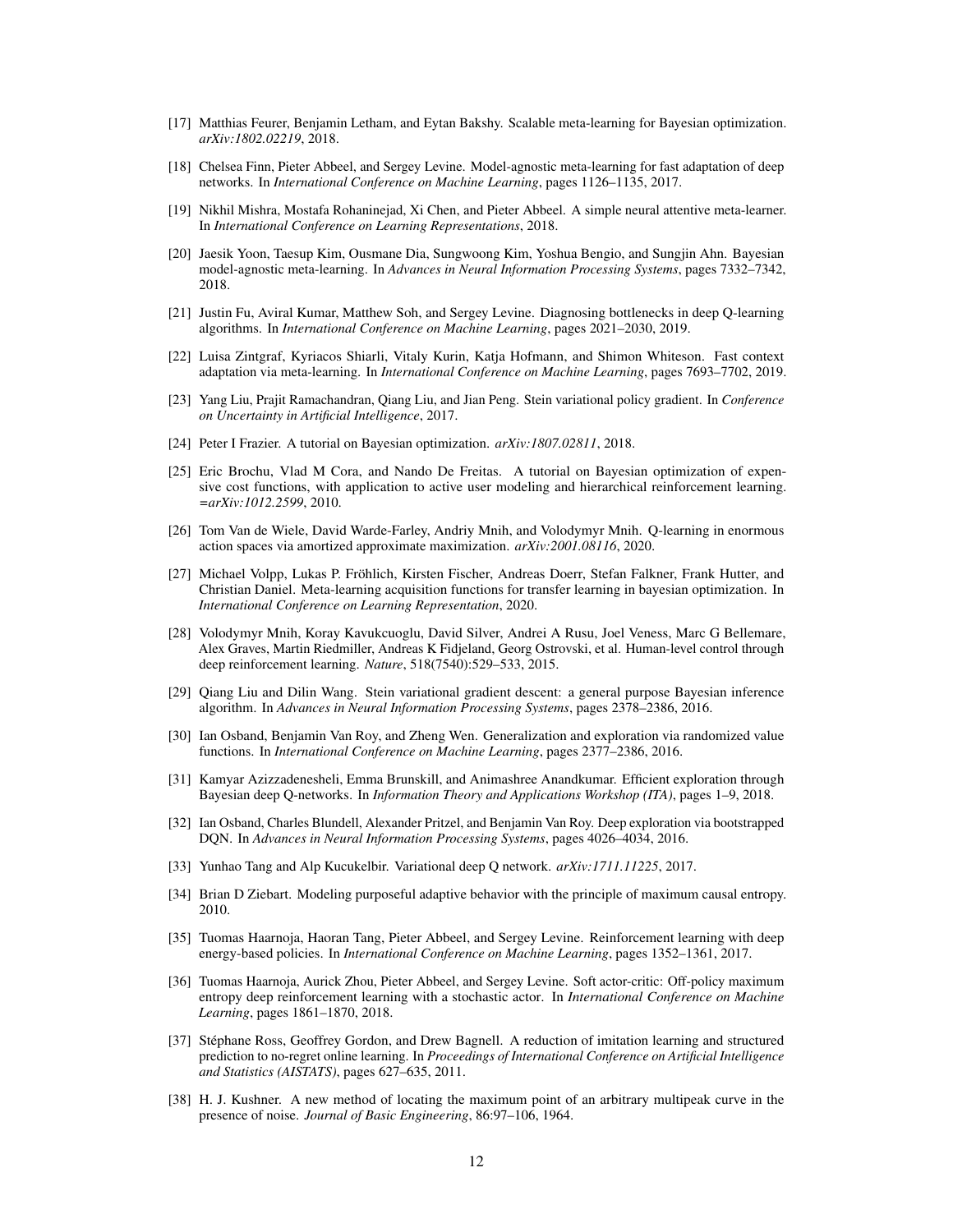- <span id="page-12-0"></span>[39] Alexander I Cowen-Rivers, Wenlong Lyu, Rasul Tutunov, Zhi Wang, Antoine Grosnit, Ryan Rhys Griffiths, Alexandre Max Maraval, Hao Jianye, Jun Wang, Jan Peters, et al. An empirical study of assumptions in Bayesian optimisation. *arXiv preprint arXiv:2012.03826*, 2020.
- <span id="page-12-1"></span>[40] Yutian Chen, Matthew W Hoffman, Sergio Gómez Colmenarejo, Misha Denil, Timothy P Lillicrap, Matt Botvinick, and Nando Freitas. Learning to learn without gradient descent by gradient descent. In *International Conference on Machine Learning*, pages 748–756, 2017.
- <span id="page-12-2"></span>[41] S. Thrun and L. Pratt. *Learning to Learn*. Springer US, 2012. ISBN 9781461555292. URL [https:](https://books.google.com.tw/books?id=X_jpBwAAQBAJ) [//books.google.com.tw/books?id=X\\_jpBwAAQBAJ](https://books.google.com.tw/books?id=X_jpBwAAQBAJ).
- <span id="page-12-3"></span>[42] Antreas Antoniou, Harrison Edwards, and Amos Storkey. How to train your maml. In *International Conference on Learning Representations*, 2018.
- <span id="page-12-4"></span>[43] Risto Vuorio, Shao-Hua Sun, Hexiang Hu, and Joseph J. Lim. Multimodal model-agnostic meta-learning via task-aware modulation, 2019.
- <span id="page-12-5"></span>[44] Michael A Osborne, Roman Garnett, and Stephen J Roberts. Gaussian processes for global optimization. In *International Conference on Learning and Intelligent Optimization (LION3)*, pages 1–15, 2009.
- <span id="page-12-6"></span>[45] David Ginsbourger and Rodolphe Le Riche. Towards Gaussian process-based optimization with finite time horizon. In *Advances in Model-Oriented Design and Analysis*, pages 89–96. 2010.
- <span id="page-12-7"></span>[46] Javier González, Michael Osborne, and Neil Lawrence. GLASSES: Relieving the myopia of Bayesian optimisation. In *Proceedings of International Conference on Artificial Intelligence and Statistics (AISTATS)*, pages 790–799, 2016.
- <span id="page-12-8"></span>[47] Remi R Lam, Karen E Willcox, and David H Wolpert. Bayesian optimization with a finite budget: An approximate dynamic programming approach. In *Advances in Neural Information Processing Systems*, pages 883–891, 2016.
- <span id="page-12-9"></span>[48] Jian Wu and Peter Frazier. Practical two-step lookahead Bayesian optimization. *Advances in Neural Information Processing Systems*, 32:9813–9823, 2019.
- <span id="page-12-10"></span>[49] Xubo Yue and Raed AL Kontar. Why non-myopic Bayesian optimization is promising and how far should we look-ahead? A study via rollout. In *International Conference on Artificial Intelligence and Statistics (AISTATS)*, pages 2808–2818, 2020.
- <span id="page-12-11"></span>[50] Shali Jiang, Henry Chai, Javier Gonzalez, and Roman Garnett. BINOCULARS for efficient, nonmyopic sequential experimental design. In *International Conference on Machine Learning*, pages 4794–4803, 2020.
- <span id="page-12-12"></span>[51] Shali Jiang, Daniel Jiang, Maximilian Balandat, Brian Karrer, Jacob Gardner, and Roman Garnett. Efficient nonmyopic Bayesian optimization via one-shot multi-step trees. *Advances in Neural Information Processing Systems*, 33, 2020.
- <span id="page-12-13"></span>[52] Kevin Swersky, Jasper Snoek, and Ryan P Adams. Multi-task Bayesian optimization. *Advances in Neural Information Processing Systems*, 26:2004–2012, 2013.
- <span id="page-12-14"></span>[53] Dani Yogatama and Gideon Mann. Efficient transfer learning method for automatic hyperparameter tuning. In *Proceedings of International Conference on Artificial Intelligence and Statistics (AISTATS)*, pages 1077–1085, 2014.
- [54] Ziyu Wang, Tom Schaul, Matteo Hessel, Hado Hasselt, Marc Lanctot, and Nando Freitas. Dueling network architectures for deep reinforcement learning. In *International Conference on Machine Learning*, pages 1995–2003, 2016.
- [55] Vadim Arzamasov, Klemens Böhm, and Patrick Jochem. Towards concise models of grid stability. In *IEEE International Conference on Communications, Control, and Computing Technologies for Smart Grids (SmartGridComm)*, pages 1–6, 2018.
- [56] Victor Basu. Prediction of asteroid diameter with the help of multi-layer perceptron regressor., 2019.
- [57] Alex Nichol, Joshua Achiam, and John Schulman. On first-order meta-learning algorithms. *arXiv:1803.02999*, 2018.
- [58] Massimiliano Patacchiola, Jack Turner, Elliot J Crowley, Michael O'Boyle, and Amos J Storkey. Bayesian meta-learning for the few-shot setting via deep kernels. *Advances in Neural Information Processing Systems*, 33, 2020.